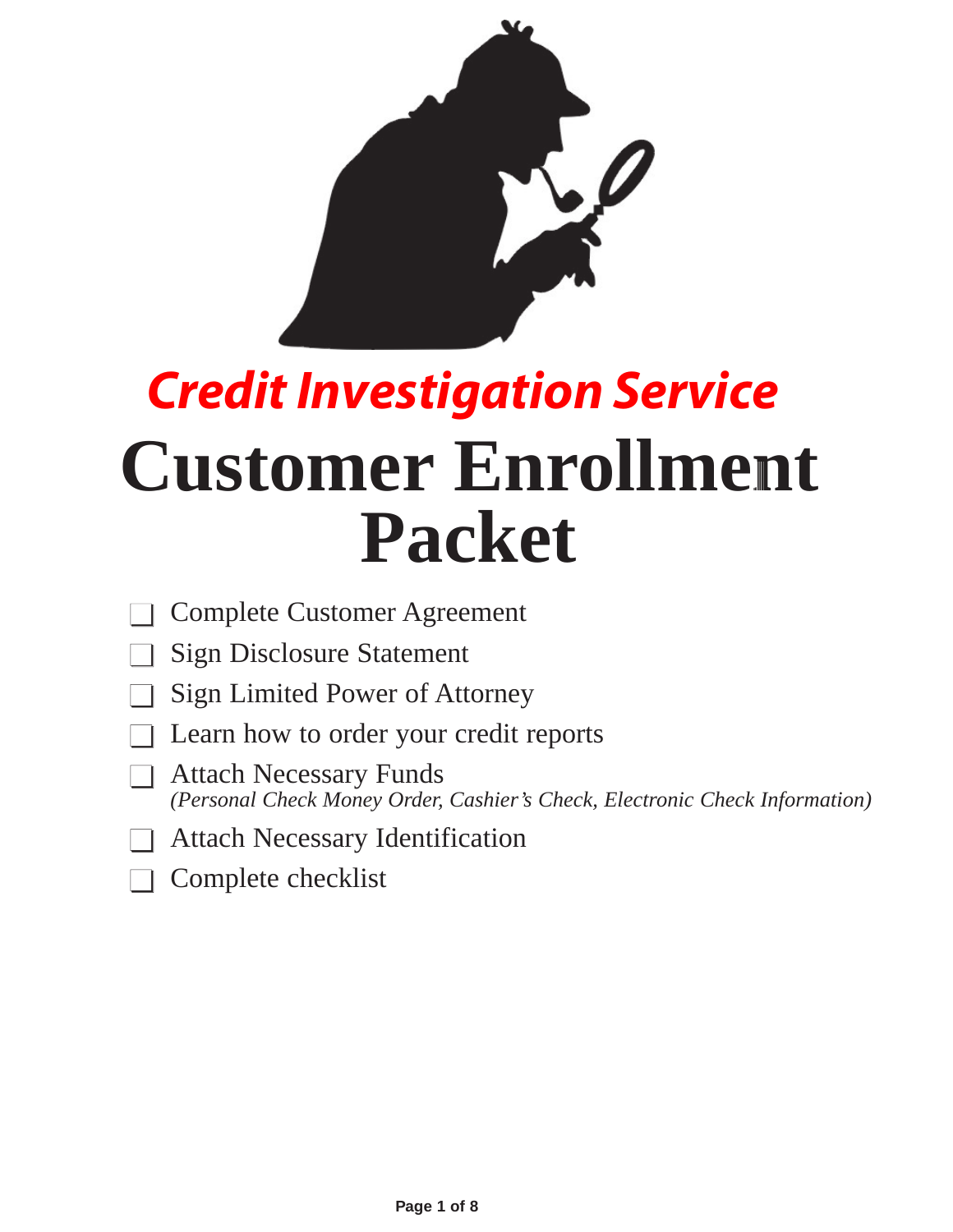## **HOW DOES CREDIT REPAIR WORK?**

- 1. Customer completes application. The application is sent with payment to CIS.
- 2. The customer's completed application is received by CIS and is reviewed for completion ensuring the following are received:
	- Three Credit Reports (merged or separate are accepted)
	- Limited Power of Attorney
	- Driver's License, Address and Social Security Number verification (must match application)
	- Payment in full
- 3. CIS reviews the credit reports and creates a Personalized Dispute Form which is then mailed back to the customer for their final review and signature.
- 4. Customers can make any changes, additions or deletions on the dispute form and return it to CIS, 10238 Frankstown Rd, Pittsburgh PA 15235. If no changes are required, the customer signs the dispute form and mails it directly to the credit reporting agencies for investigation.
- 5. Within 30 to 45 days, the credit reporting agencies will respond to the dispute form by sending the customer an updated credit report. This and any other correspondence received from the three credit reporting agencies should be immediately mailed to CIS.
- 6. After CIS reviews the correspondence from the credit reporting agencies, CIS sends an updated dispute form to the customer for review and signature.
- 7. After the customer reviews and signs the second dispute form, they send the dispute form directly to the credit reporting agencies.
- 8. The dispute process will continue until all inaccurate, erroneous or obsolete information is corrected or until the 4 month contract expires, at which time the customer may renew service.
- 9. Please do not contact the credit reporting agencies directly. You are already contacting them through the restoration process with CIS. By contacting the credit reporting agencies directly you may inadvertently self-verify information for them.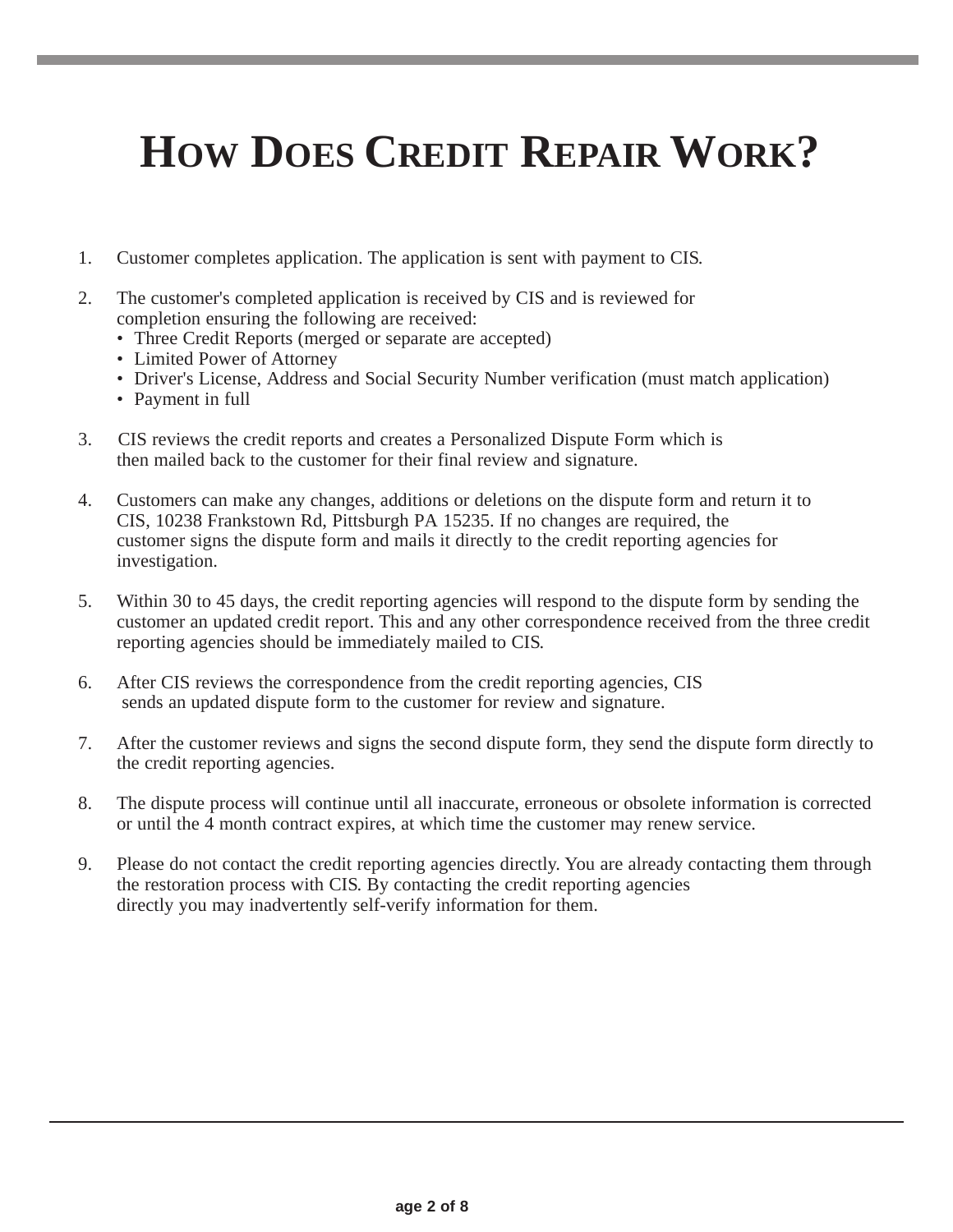## **C USTOMER A GREEMENT**

**10238 Frankstown Rd Pittsburgh PA 15235 PH (412) 242-2733 FAX(412) 242-2737**

| <b>APPLICANT INFORMATION</b>                                                                                                                          | Circle one: Mr. Ms. Mrs.                                                                                  |                             |                                       | PLEASE PRINT CLEARLY OR TYPE     |  |
|-------------------------------------------------------------------------------------------------------------------------------------------------------|-----------------------------------------------------------------------------------------------------------|-----------------------------|---------------------------------------|----------------------------------|--|
| <b>Last Name</b><br><b>First Name</b>                                                                                                                 | Middle Initial                                                                                            |                             |                                       | Social Security No.              |  |
|                                                                                                                                                       |                                                                                                           |                             |                                       |                                  |  |
| <b>Mailing Address</b>                                                                                                                                |                                                                                                           |                             |                                       | Home Telephone Number            |  |
|                                                                                                                                                       |                                                                                                           |                             |                                       |                                  |  |
| City<br><b>State</b>                                                                                                                                  | Zip Code                                                                                                  |                             |                                       | Work Telephone Number            |  |
| <b>Email Address</b>                                                                                                                                  |                                                                                                           |                             |                                       |                                  |  |
|                                                                                                                                                       |                                                                                                           | Date of Birth<br>Mo.<br>Day | Yr.                                   |                                  |  |
| <b>SALES REP INFORMATION</b>                                                                                                                          |                                                                                                           |                             |                                       |                                  |  |
| Representative Last Name<br><b>First Name</b>                                                                                                         |                                                                                                           | Middle Initial              |                                       | REP ID#                          |  |
| <b>Email Address</b>                                                                                                                                  |                                                                                                           |                             |                                       | <b>Business Telephone Number</b> |  |
|                                                                                                                                                       |                                                                                                           |                             |                                       |                                  |  |
| PLEASE ENROLL ME AS A CUSTOMER FOR CONSUMER ADVANTAGE                                                                                                 |                                                                                                           |                             |                                       |                                  |  |
| CIS is a premier credit repair company that helps consumers correct<br>or remove inaccurate, erroneous, and obsolete entries in their credit reports. |                                                                                                           |                             |                                       | Total Amount \$                  |  |
| Consumer Advantage <sup>®</sup> provides CIS customers with consumer credit education on                                                              |                                                                                                           |                             | Rep's Initials                        |                                  |  |
| the Fair Credit Reporting Act, the Consumer Bill of Rights, and much more.                                                                            |                                                                                                           |                             |                                       |                                  |  |
|                                                                                                                                                       | Customer's Initials<br>To obtain your Consumer Advantage Educational Series please provide email address. |                             |                                       |                                  |  |
| Provide my Sales Representative with a copy of my results.                                                                                            |                                                                                                           |                             |                                       |                                  |  |
|                                                                                                                                                       |                                                                                                           |                             |                                       |                                  |  |
| PAYMENT                                                                                                                                               |                                                                                                           |                             |                                       | <b>FOR OFFICE</b>                |  |
| MAKE CHECKS PAYABLE TO CIS ONLY. A \$25.00 HANDLING CHARGE<br><b>USE ONLY</b><br>WILL BE ADDED IF YOUR CHECK IS RETURNED.<br><b>METHOD</b>            |                                                                                                           |                             |                                       |                                  |  |
|                                                                                                                                                       |                                                                                                           |                             |                                       | ID Type Validated                |  |
| Pay by credit card<br>If Paying By Personal Check, You Must Include<br><b>Driver's License Number</b>                                                 |                                                                                                           |                             |                                       |                                  |  |
| □ Master Card □ Visa □ American Express □ Discover                                                                                                    | <b>State</b>                                                                                              |                             |                                       | Received By                      |  |
|                                                                                                                                                       |                                                                                                           |                             |                                       |                                  |  |
| Entered By<br><b>Exp Date</b><br><b>Account Number</b>                                                                                                |                                                                                                           |                             |                                       |                                  |  |
| Card ID Security Number (last 3 digits of back of card) ________________________                                                                      |                                                                                                           |                             |                                       |                                  |  |
|                                                                                                                                                       |                                                                                                           |                             |                                       |                                  |  |
|                                                                                                                                                       |                                                                                                           |                             | <b>Forms Distribution</b>             |                                  |  |
| By signing this form, I am authorizing an electronic charge from my account for the amount indicated above.                                           |                                                                                                           |                             | White - Office<br><b>Yellow – Rep</b> |                                  |  |
| $\bf{Date}$                                                                                                                                           |                                                                                                           |                             |                                       | <b>Pink - Customer</b>           |  |
| PLEASE REVIEW TERMS ON PAGE 4                                                                                                                         |                                                                                                           |                             |                                       |                                  |  |
| I hereby enroll as a Customer to CIS                                                                                                                  |                                                                                                           |                             |                                       |                                  |  |
| I agree to the Terms and Conditions set forth on page 4.                                                                                              |                                                                                                           |                             |                                       |                                  |  |
|                                                                                                                                                       |                                                                                                           |                             | Sales Representative Signature        | Date                             |  |
| <b>Customer Signature</b><br>Date                                                                                                                     |                                                                                                           | Received by CIS             |                                       | Date                             |  |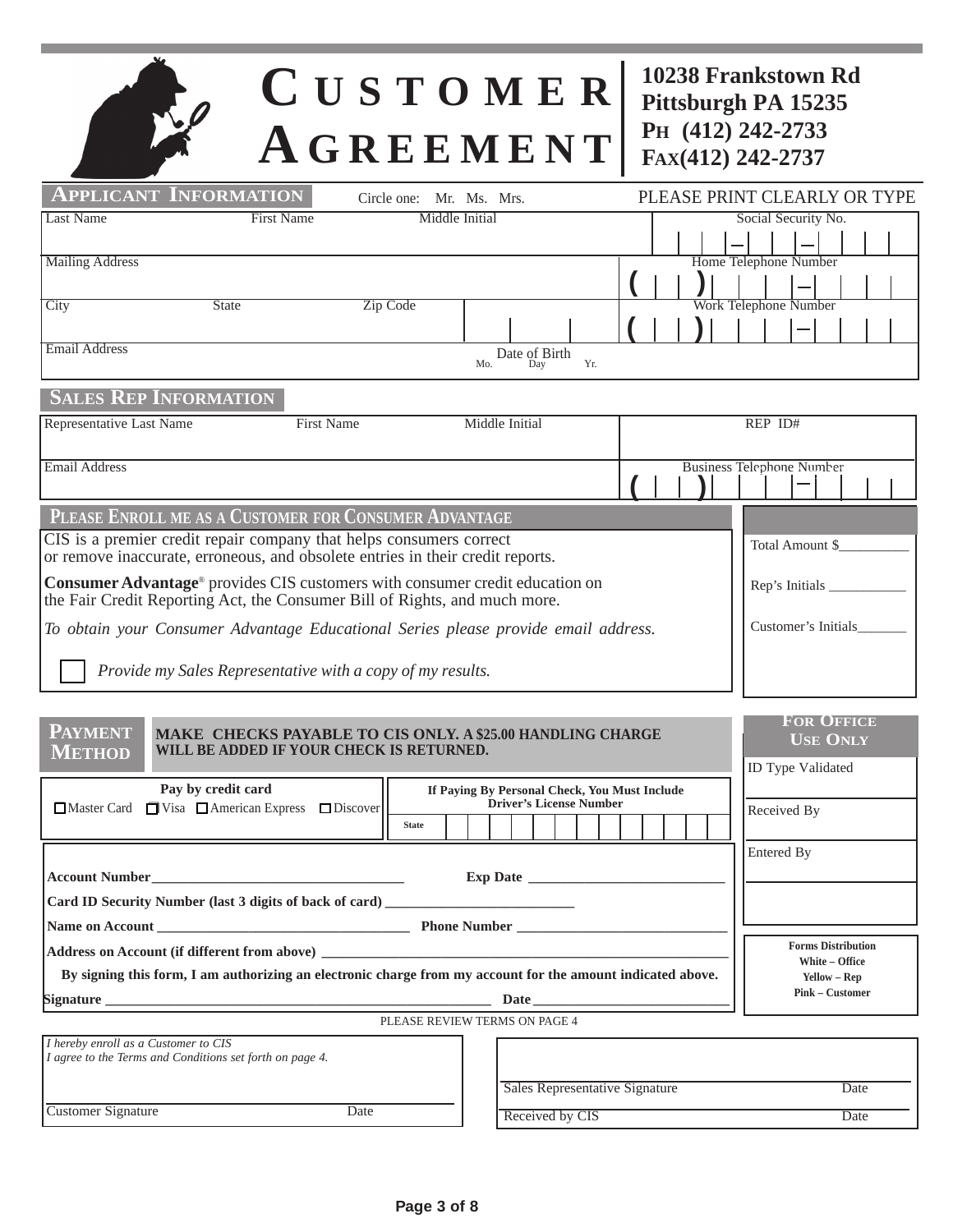#### **CREDIT INVESTIGATION SERVICE TERMS AND CONDITIONS**

#### **CUSTOMER TERMS AND CONDITIONS**

- 1. This agreement is not binding and enforceable until received and accepted by CIS at CIS corporate office.
- 2. The term of this Agreement shall be for a period of **4 months**.

#### **3. Customer agrees:**

- **a. To provide CIS (including initial credit reports and social security/address verification) within 14 days of receipt a copy of all correspondences received fro**m **credit reporting agencies or creditors relating to credit report entries which are the subject matter of this subscription by virtue of the credit report entries challenged by CIS for verification of accuracy.**
- **b. Not to apply for any type of credit, i.e., credit card, car loans, or secured financing, during the period of this agreement without a 7 day prior written notification to CIS and an opportunity on the part of CIS to consult with Customer with regard thereto.**
- c. Customer understands that the results obtained by CIS on behalf of Customer are dependent on numerous factors, including but not limited to Customer's ability to repay debts and loans, cooperation of Customer's creditors, and credit reporting agencies ability to verify information provided to them by CIS on behalf of Customer.
- d. Customer understands that accurate information may not be removed unless it is listed beyond a lawful time period.
- e. Customer will contact CIS by phone, fax, or email if they have not received their initial dispute documentation with 14 days.
- f. Customer will contact CIS by phone, fax, or email if they have not received any correspondence from the credit reporting agencies (CRA's) within 45 to 60 days.

#### 4.CIS agrees:

- a. To provide educational materials to customer.
- b. To evaluate Customer's current credit reports as listed with applicable credit reporting agencies and to help identify inaccurate, erroneous or obsolete information. To advise Customer as to the necessary steps to be taken on the part of Customer in conjunction with CIS to dispute any inaccurate, erroneous, or obsolete information contained in the customer's credit reports.
- 5. This Agreement is governed under the laws of the State of Pennsylvania. Any controversy or dispute arising among the parties or under this agreement shall be resolved by arbitration conducted at Kittanning, Pennsylvania, in accordance with the rules of the American Arbitration Association. The determination of the arbitrator shall be binding on the parties, shall not be appealable, and judgment on the award rendered may be entered in any court having jurisdiction on the matter. Each party shall bear their own costs and expenses (including but not limited to attorney fees) incurred in enforcing its rights under the arbitration process. Any party who brings an action that is not in accordance with this provision shall bear all costs and attorney feesthat it incurs as a result of bringing the action as well as all costs and attorney fees incurred by the party defending the action, without regard to who is deemed the prevailing party in the action.

#### **CIS LIMITED POWER OF ATTORNEY**

Be it known that I, the undersigned, am the individual/authorized officer of the business/ personal entity listed below and as such do hereby grant a Limited Power of Attorney to CIS, and any and all persons they employ, shall have the necessary power and authority to undertake and perform the CIS process on my behalf.

#### **CUSTOMER NOTICE OF CANCELLATION**

You may cancel this transaction, without any penalty or obligation, within five business days from the date this contract is received by CIS. To cancel this transaction, you must send a signed and dated cancellation notice or any other written notice via certified mail to CIS 10238 Frankstown Rd Pittsburgh PA 15235.

If you cancel, any property traded in, any payments made by you under the contract or sale, and any negotiable instrument executed by you will be returned following receipt by the seller of your cancellation notice. And any security interest arising out of the transaction will be cancelled.

If you cancel, you must make available to the seller at your residence, in substantially as good condition as when received, any goods delivered to you under this contract or sale; or you may, if you wish, comply with the instructions of the seller regarding the return shipment of the goods at the seller's expense and risk. (Not applicable in Nevada.)

If you do make the goods available to the seller and the seller does not pick them up within 20 days of the date of your notice of cancellation, you may retain or dispose of the goods without any further obligation. If you fail to make the goods available to the seller, or if you agree to return the goods to the seller and fail to do so, then you remain liable for performance of all obligations under this contract. (Not applicable in Nevada.)

To cancel this transaction complete and mail the Notice of Cancellation found on page 6.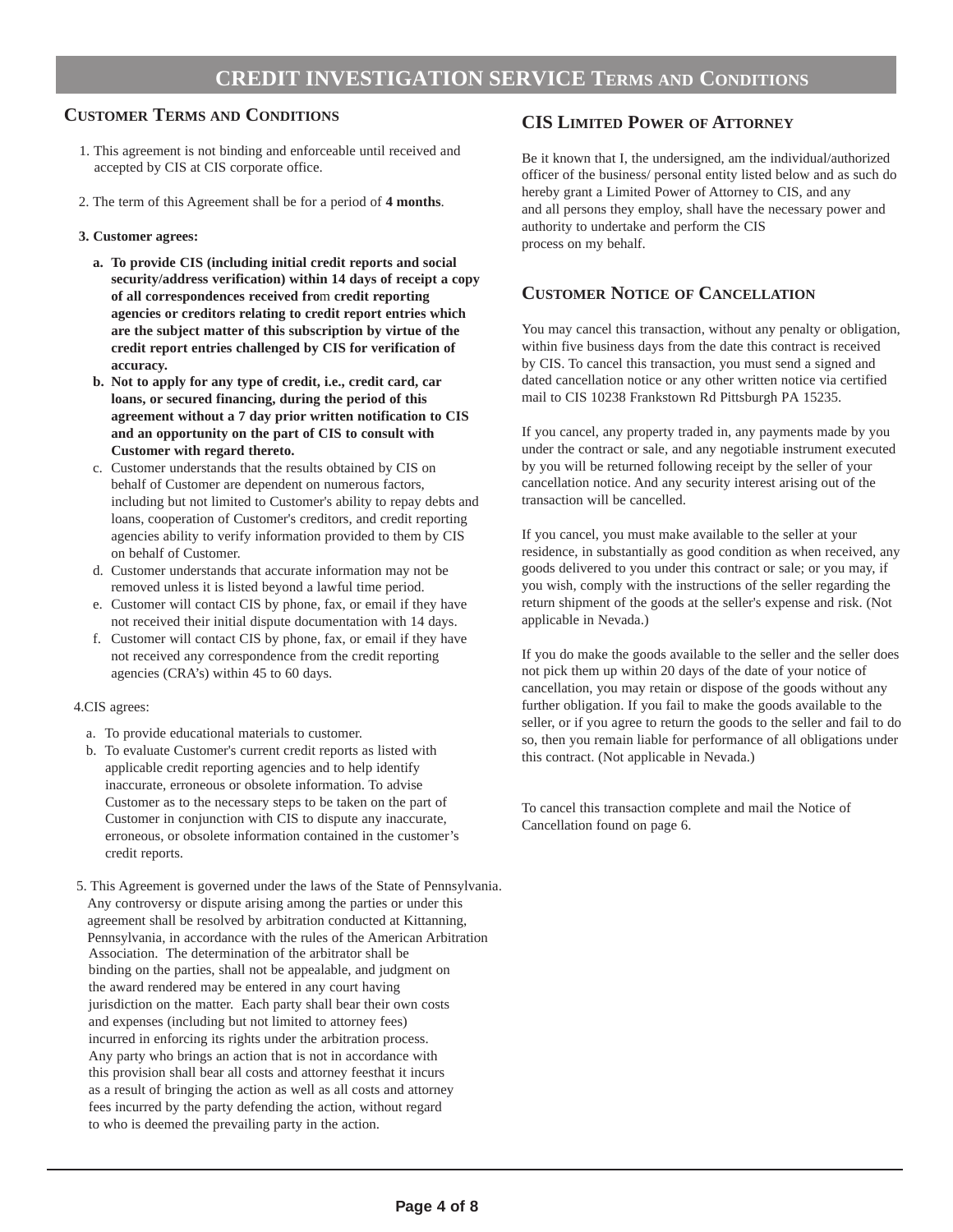#### **CONSUMER CREDIT FILE RIGHTS UNDER STATE AND FEDERAL LAW**

**DISCLOSURE STATEMENT**

UNDER THE FAIR CREDIT REPORTING ACT 15 USC SECTION 1681 ET SEQ., YOU HAVE THE RIGHT TO OBTAIN A COPY OF YOUR CREDIT FILE FROM CONSUMER CREDIT REPORTING AGENCY. YOU MAY BE CHARGED A REASONABLE FEE (\$8.00 IN NEVADA) THERE IS NO FEE, HOWEVER, IF YOU HAVE BEEN TURNED DOWN FOR CREDIT, EMPLOYMENT, INSURANCE OR A RENTAL DWELLING BECAUSE OF INFORMATION IN YOUR CREDIT REPORT WITHIN THE PRECEDING 60 DAYS (30 DAYS IN NEVADA). THE CONSUMER CREDIT REPORTING AGENCY MUST PROVIDE SOMEONE TO HELP YOU INTERPRET INFORMATION IN YOUR CREDIT FILE, YOU ARE ENTITLED TO RECEIVE A FREE COPY OF YOUR CREDIT REPORT IF YOU ARE UNEMPLOYED AND INTEND TO APPLY FOR EMPLOYMENT IN THE NEXT 60 DAYS. IF YOU ARE A RECIPIENT OF PUBLIC WELFARE ASSISTANCE, OR IF YOU HAVE REASON TO BELIEVE THAT THERE IS INACCURATE INFORMATION IN YOUR CREDIT REPORT DUE TO FRAUD.

YOU HAVE THE RIGHT TO DISPUTE INACCURATE INFORMATION BY CONTACTING THE CONSUMER CREDIT REPORTING AGENCY DIRECTLY. HOWEVER, NEITHER YOU NOR ANY CREDIT REPAIR COMPANY OR CREDIT SERVICES ORGANIZATION HAS THE RIGHT TO HAVE ACCURATE, CURRENT AND VERIFIABLE INFORMATION REMOVED FROM YOUR CREDIT REPORT. UNDER THE FEDERAL FAIR CREDIT REPORTING ACT, THE CONSUMER CREDIT REPORTING AGENCY MUST REMOVE ACCURATE, NEGATIVE INFORMATION FROM YOUR REPORT ONLY IF IT IS OVER SEVEN (7) YEARS OLD, BANKRUPTCY INFORMATION IS REPORTED FOR TEN (10) YEARS. YOU MAY, ON YOUR OWN, NOTIFY A CREDIT REPORTING AGENCY IN WRITING THAT YOU DISPUTE THE ACCURACY OF THE INFORMATION IN YOUR CREDIT FILE, THE CONSUMER CREDIT REPORTING AGENCY MUST THEN REINVESTIGATE AND MODIFY OR REMOVE INACCURATE INFORMATION. THE CREDIT REPORTING AGENCY MAY NOT CHARGE A FEE FOR THIS SERVICE. ANY PERTINENT INFORMATION AND COPIES OF DOCUMENTS YOU HAVE CONCERNING AN ERROR SHOULD BE GIVEN TO THE CONSUMER CREDIT REPORTING AGENCY. CREDIT AGENCIES ARE REQUIRED TO FOLLOW REASONABLE PROCEDURES TO ENSURE THAT THE INFORMATION THEY REPORT IS ACCURATE, HOWEVER, MISTAKES MAY OCCUR.

IF REINVESTIGATION DOES NOT RESOLVE THE DISPUTE TO YOUR SATISFACTION, YOU MAY SEND A BRIEF STATEMENT TO THE CONSUMER CREDIT REPORTING AGENCY TO KEEP IN YOUR FILE, EXPLAINING WHY YOU THINK THE RECORD IS INACCURATE, THE CONSUMER CREDIT REPORTING AGENCY MUST INCLUDE YOUR STATEMENT ABOUT DISPUTED INFORMATION IN ANY REPORTS IT ISSUES ABOUT YOU. PLEASE NOTE THAT THERE ARE NON-PROFIT CONSUMER CREDIT COUNSELING AGENCIES IN YOUR STATE WHO WILL ASSIST YOU TO RESOLVE CREDIT PROBLEMS AT NO COST OR FOR A NOMINAL FEE.

YOU HAVE THE RIGHT TO CANCEL YOUR CONTRACT WITH CIS FOR ANY REASON WITHIN FIVE WORKING DAYS FROM THE DATE IT IS RECEIVED BY CIS. IF FOR ANY REASON YOU DO CANCEL THE CONTRACT DURING THIS TIME, YOU DO NOT OWE ANY MONEY, YOU HAVE A RIGHT TO SUE A CREDIT SERVICES ORGANIZATION IF IT MISLEADS YOU. THE FEDERAL TRADE COMMISSION REGULATES CREDIT AGENCIES AND CREDIT REPAIR ORGANIZATIONS. FOR MORE INFORMATION, CONTACT THE PUBLIC REFERENCE BRANCH OF THE FEDERAL TRADE COMMISSION, WASHINGTON, D.C. 80580.

THE UNDERSIGNED HEREBY CERTIFIES THAT HE/SHE HAS READ THE FOREGOING AND HAS BEEN PROVIDED A COPY HEREOF ON THE DATE HEREINAFTER SET FORTH.

| <b>CUSTOMER'S NAME (PRINT):</b> |             | SALES REP. I.D. #           |             |
|---------------------------------|-------------|-----------------------------|-------------|
|                                 |             |                             |             |
| <b>CUSTOMER'S SIGNATURE:</b>    |             | <b>SALES REP. SIGNATURE</b> |             |
|                                 | <b>DATE</b> |                             | <b>DATE</b> |
|                                 |             |                             |             |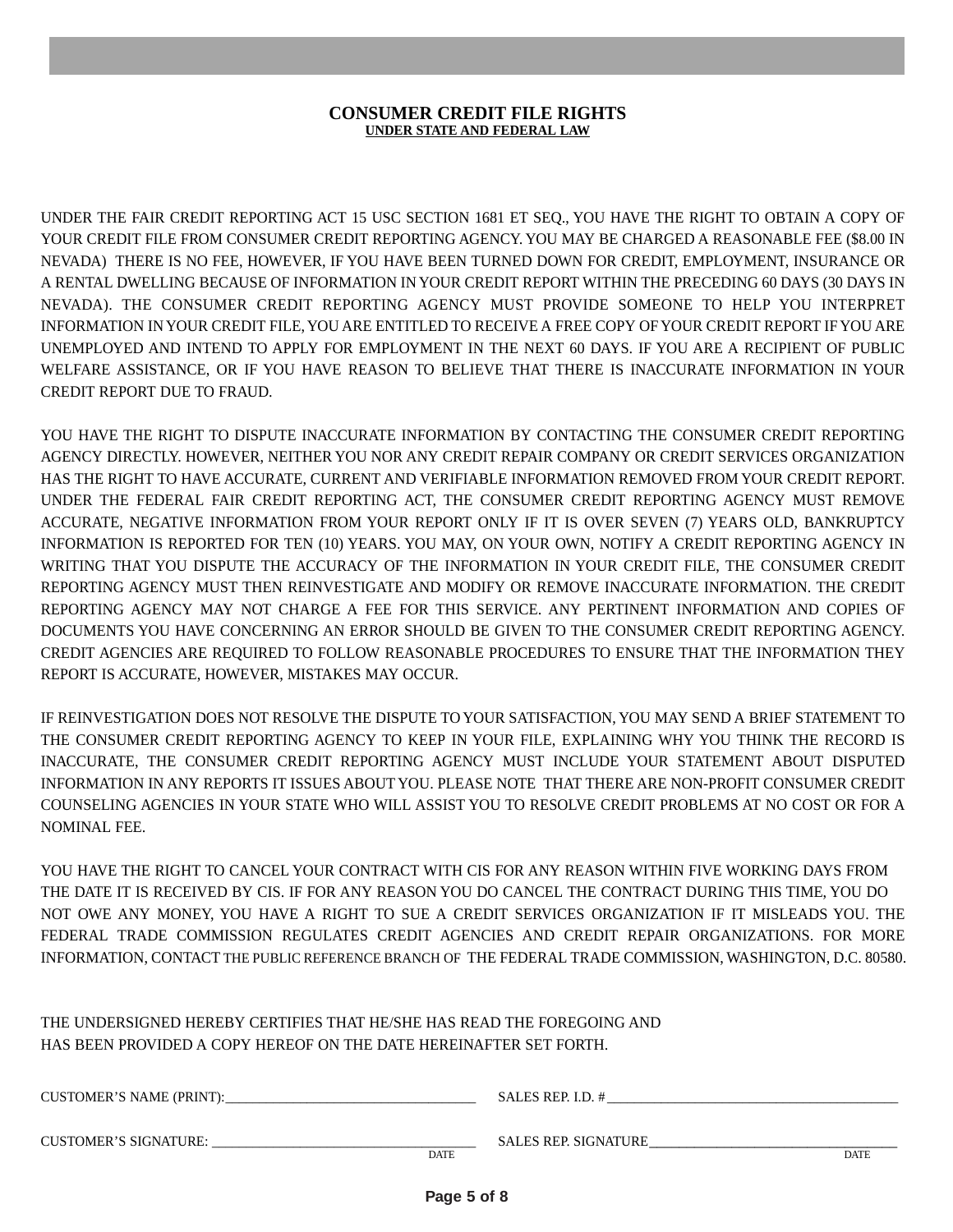### **NOTICE OF CANCELLATION**

YOU MAY CANCEL THIS CONTRACT, WITHOUT ANY PENALTY OR OBLIGATION, AT ANY TIME WITHIN 5 BUSINESS DAYS FROM THE DATE THE CONTRACT IS RECEIVED BY CIS

IF YOU CANCEL, ANY PAYMENT MADE BY YOU UNDER THIS CONTRACT MUST BE RETURNED WITHIN 15 DAYS FOLLOWING RECEIPT BY CIS OF YOUR CANCELLATION NOTICE.

TO CANCEL THIS CONTRACT, MAIL OR DELIVER A SIGNED AND DATED COPY OF THIS CANCELLATION NOTICE, OR ANY OTHER WRITTEN NOTICE TO: CIS AT 10238 Frankstown Rd Pittsburgh PA 15235 BEFORE MIDNIGHT ON \_\_\_\_\_\_\_\_\_\_\_\_\_\_\_\_\_\_\_\_\_\_\_\_\_ (DATE).

I HEREBY CANCEL THIS TRANSACTION, \_\_\_\_\_\_\_\_\_\_\_\_\_\_\_ (DATE). \_\_\_\_\_\_\_\_\_\_\_\_\_\_\_\_\_\_\_\_\_\_\_\_\_\_\_\_\_\_\_\_(APPLICANT'S SIGNATURE)

REPRESENTATIVE'S NAME (PRINT): \_\_\_\_\_\_\_\_\_\_\_\_\_\_\_\_\_\_\_\_\_\_\_\_\_\_\_\_\_\_\_\_\_\_\_\_\_\_\_\_\_\_\_\_\_\_\_\_\_\_\_\_ REP. I.D. #\_\_\_\_\_\_\_\_\_\_\_\_\_\_\_\_\_\_\_\_\_\_\_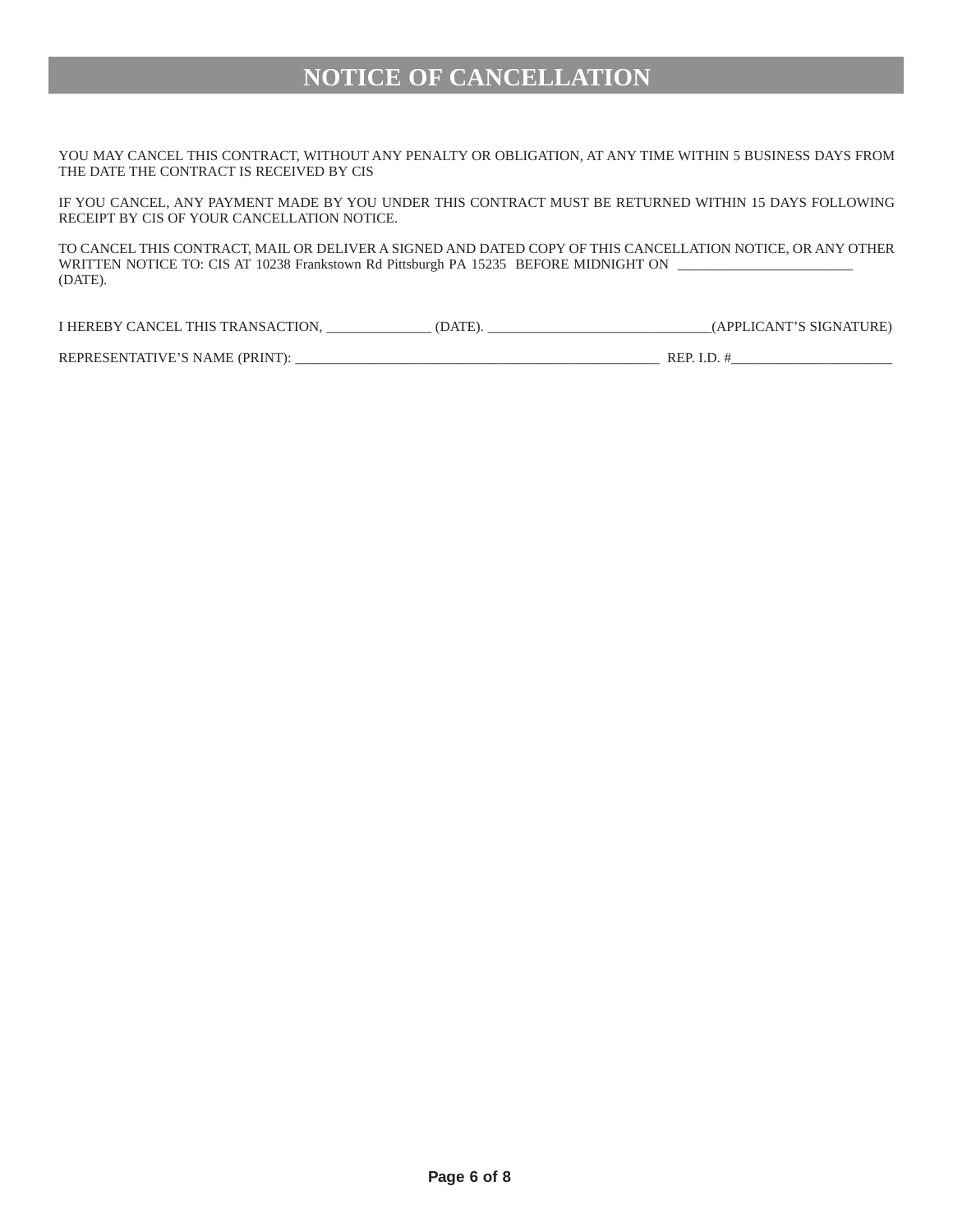## **CLIENT AUTHORIZATION**

Be it known that I, the undersigned, am the individual/authorized officer of the business/ personal entity listed below and as such do hereby grant a Limited Power of Attorney to Credit Investigation Service (CIS). Credit Investigation Service (CIS), and any and all persons they employ, shall have the necessary power and authority to undertake and perform the Credit Repair process on my behalf.

|                                                                                  |  | Client Name                                                                    |  |  |
|----------------------------------------------------------------------------------|--|--------------------------------------------------------------------------------|--|--|
|                                                                                  |  |                                                                                |  |  |
|                                                                                  |  |                                                                                |  |  |
|                                                                                  |  |                                                                                |  |  |
|                                                                                  |  | Social Security Num __ _ _ _ _ _ _ _ _ _ _ _ _ Date of Birth _ _ / _ _ / _ _ _ |  |  |
|                                                                                  |  |                                                                                |  |  |
|                                                                                  |  |                                                                                |  |  |
| Client has signed in the presence of this witness whose signature appears below: |  |                                                                                |  |  |
|                                                                                  |  |                                                                                |  |  |